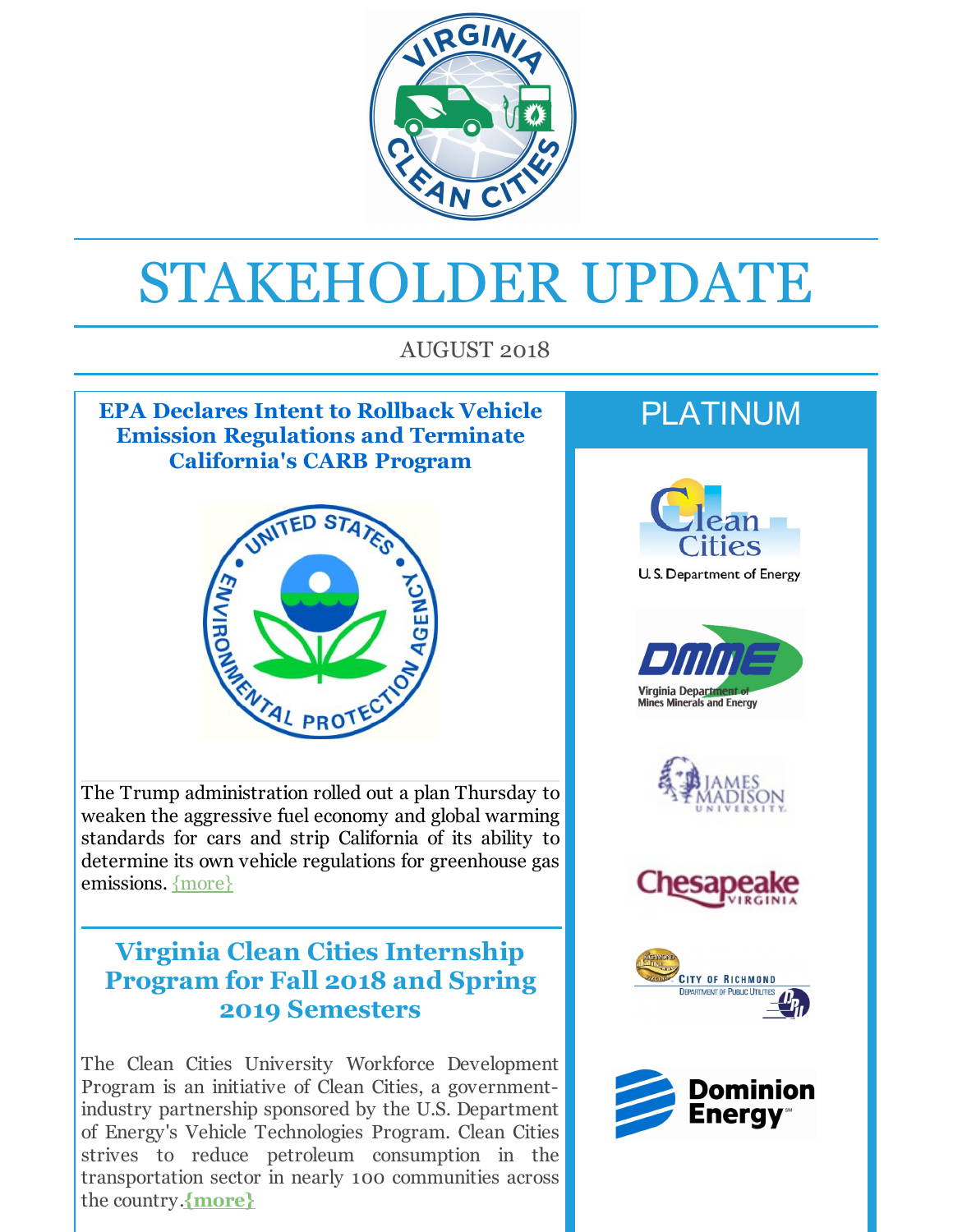**Volvo VNL 300 Daycab Now Available With Cummins ISX12N Engine**

 $\frac{1}{2}$  ,  $\frac{1}{2}$  ,  $\frac{1}{2}$  ,  $\frac{1}{2}$  ,  $\frac{1}{2}$  ,  $\frac{1}{2}$  ,  $\frac{1}{2}$  ,  $\frac{1}{2}$  ,  $\frac{1}{2}$  ,  $\frac{1}{2}$  ,  $\frac{1}{2}$  ,  $\frac{1}{2}$  ,  $\frac{1}{2}$  ,  $\frac{1}{2}$  ,  $\frac{1}{2}$  ,  $\frac{1}{2}$  ,  $\frac{1}{2}$  ,  $\frac{1}{2}$  ,  $\frac{1$ 



Volvo Trucks North America announced its new Volvo VNL 300 daycab now is available with the Cummins ISX12N near-zero natural gas engine, providing an alternative fuel solution for pickup and delivery and regional-haul operations. **[{more}](http://r20.rs6.net/tn.jsp?f=001bAnVMZJ-0gkyKQni_S7hyhDMiJ2fI4suQVWbGnUqH8d_yeM4u0BlbNukudxpbS_d7qjerFPwTRwiOKIUPWslWEq7MEGiJtrovkEf0S0f_PUeKdz_D2RieAsyKMQb1SPhtYUusHlpVi7GMyxqoJJ_NYPb5T_BYhHPD7s65A2yvtnKPKaOB6uaJIUoCjZym8ZUJEUAY8DIHsmpaT0TNhLF6hlssN909cODlv7R1IZC-lSO5d8mgR9gtBbOvYTt39xAJvP5f4HAJ5u5k4a_V_KqKsWgMUYalBvYx3-bij__yoblAPe1tjmIlCwb3-N4gV8fZiRGsGqAiyFaS6uvxOaFkHI_IuRAWLmsplh6AxlyJykvdfsamHObjJ0JQd7WJ9o98R0k3O0NgDABbKB93ClzanoQS34l46gu&c=&ch=)**

# **Landfill Methane to Vehicles Video**

The Landfill Methane Outreach Program (LMOP) is pleased to announce that presentations and a video recording from the June 14th "Franklin County Ohio's Landfill Gas to Pipeline RNG Energy Project" webinar are now available on the LMOP website. The webinar provided an overview of this successful project that upgrades LFG into pipeline quality RNG for vehicle fuel. **[{more}](http://r20.rs6.net/tn.jsp?f=001bAnVMZJ-0gkyKQni_S7hyhDMiJ2fI4suQVWbGnUqH8d_yeM4u0BlbNukudxpbS_dHqOE8QNpYHtsADiZ83FqpDutp5vUzqzzaaTz9YOyzGipGFEPMtaxDn3YVyH2xjdD60ugjDFemLvKMoYAmsMs59qLy9KGXHtFF59jXVi4nKU-b6KoIDBybcwtA59y9bsbQkTc_SqAALGVNTs28BIE1tZdDo1SbzD9wfWD0PeiUJ9n3iFr89K3Tqi0vfqmKsLWLTkrCAE1X337IyxGpiBYaSzn6GeyrczIFUNYV46D35f_GSSCVCCGiZKdoXntBX8gyISlrEnFv-SkOvgUX5ODF2r7dFscGNIIPanBiwHhYV4Xw1VgFutUNbkFelioDJiG&c=&ch=)**

**New CNG Station in Lynchburg Serving Frito-Lay and the Public**



American Natural Gas (ANG( has opened a new heavyduty, fast-fill compressed natural gas (CNG) station in Lynchburg, VA. **[{more}](http://r20.rs6.net/tn.jsp?f=001bAnVMZJ-0gkyKQni_S7hyhDMiJ2fI4suQVWbGnUqH8d_yeM4u0BlbNukudxpbS_dwQK1BC1sgqwhQ-q3MVhrrhSmZIfh75zY7m_cGmvTl6Tg2crNcQ1DhXpSUKtwV1HudhopWl8HKOGYKMN2ByMHrYxmR5l8B3Taoxlp5h_e7u7opSFZp294m-jDrqYpkUOMmYecIzCrr6OP_pdqGgEhELByJc9EXWDE2OiT8SpsYzKrENSeKEJTsHWCZ7OmAtFXRbNTYJnGhg75HKuIe8MUMQ-CdGlTyRMzbp7--7MUAKlJCDCrsqy8Z5f26cNRKn7KRJ85pXk172IGJbBhhuhya2pPSJbghRHJjSP9usG6QBJh9hpM9sauO9Gvxgc9EWI1gbLAC1BM3W2exD94FK6Bgw==&c=&ch=)**

# **New \$3,000 Discount on the 2018**





# DIAMOND















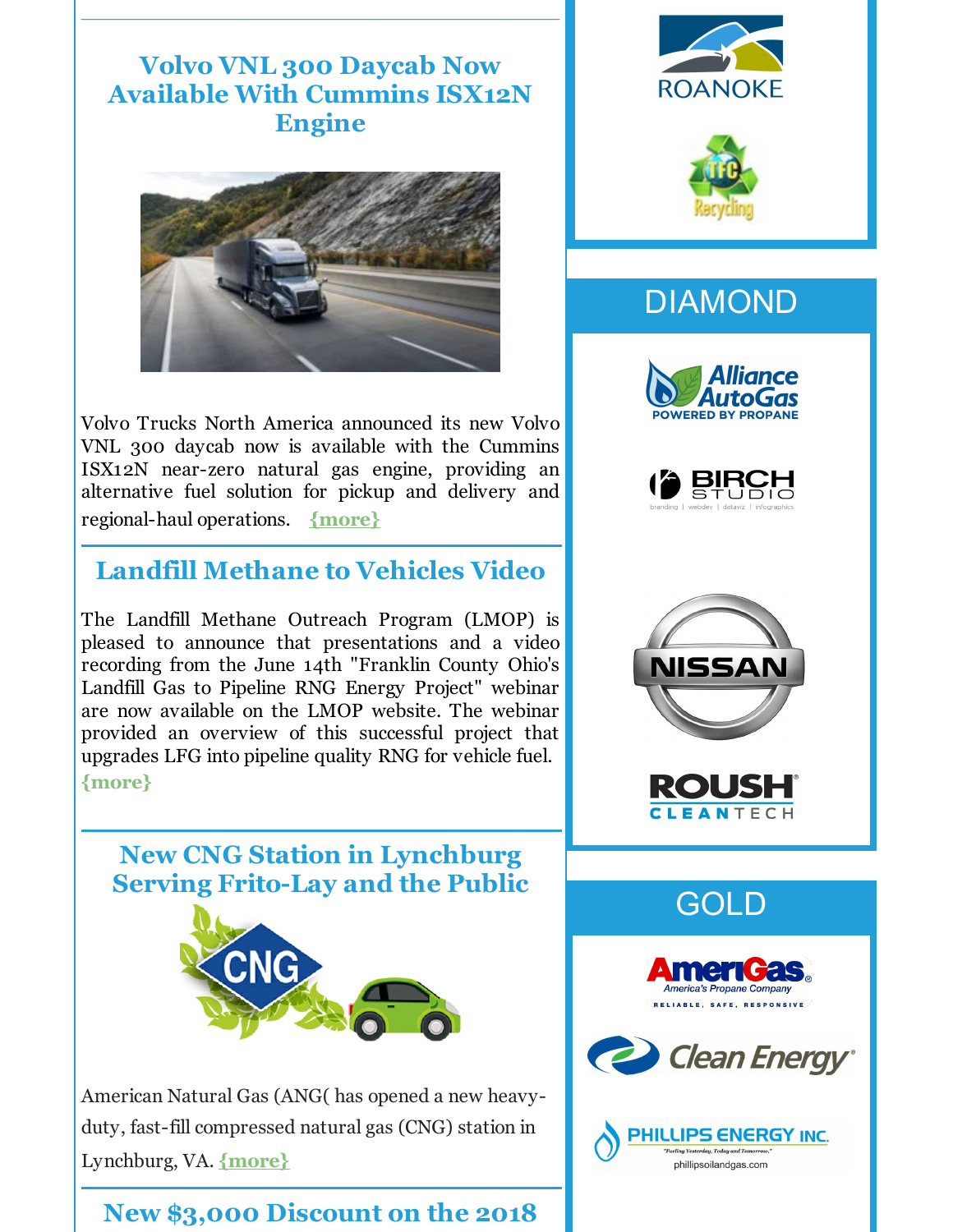#### **Nissan LEAF**



Nissan North America has announced a \$3,000 discount on the 2018 Nissan LEAF To take advantage of this deal, just download the flyer and take it to your local Nissan dealer. **[{more}](http://r20.rs6.net/tn.jsp?f=001bAnVMZJ-0gkyKQni_S7hyhDMiJ2fI4suQVWbGnUqH8d_yeM4u0BlbNukudxpbS_dd80uYfY7zHk7V3IUu0WAkZeWfbpbO41fflzMffzuVrDeToT_sZirQNdGSSizW4-6dFFNFkY0RelJikJvh4ACntawiusxHVgvrg-su9MVZ1dG4ciWSIZD9yA1x_PQK83w0v-tkgBKvlNGhQyk5gpM6gHoVGDOtt61sSheD2DRAyDSF-XZf8Pv7VUsgMUZU7n-k4eYP-ME9-K0qodvwCqxMVzgRxDbwmPB5x0PN2ueZLdNG8TBcO6wo8VTGY1oFIXs13D_DfFcI_OSjXnOZew76APjxcrWBS3AOrDToLKgNVkyVLFmpPNlFRiJP0icyr1y&c=&ch=)**

#### **DOE Seeks Streamlined Rules For Hydrogen Infrastructure Development**

The US Department of Energy has announced increased collaboration with stakeholder to reduce regulatory barriers to the development of hydrogen fueling infrastructure. **[{more}](http://r20.rs6.net/tn.jsp?f=001bAnVMZJ-0gkyKQni_S7hyhDMiJ2fI4suQVWbGnUqH8d_yeM4u0BlbNukudxpbS_dK4fPvH3ATzzSmv8GhZPJ7uWS8j10dsp-LBAn2puBmPZLa23s4dZiZkQn-FEFjsvn17EtSIPHWfZjMkZBrVDaEicsUxTsxiczRaw3X_lhZ9h6-8fqhp5f7aaB-2aFxrktCdocwSu8XJOOPhmSeEETkF2le_NA2Ct-UC7mEuQzXvowMH_d-IYXv-4RIvbJQTCPO8CPVOiIH3L9bUOZ4laeU3YvaucbmTIBCe0CAEFUfVs87zRRdh7sl4tBismQvVHa5zlBbDi3YIh_RvxGjjTSGQ_xXOyIOzmoa9fetYGbMl4SjnUgsT1Cb0k3Rmij5P9RAtrWIt-I_nSztCzYk1_cSslD8-IkX6OW2Od0NEWoDYU=&c=&ch=)**

#### **Fairfax County's Next School Buses Could Improve Kids' Health And The Environment**

# **By Jacob Fenston**



The yellow diesel-powered school bus has shuttled generations of kids to and from school. But now some school districts are trying out electric, battery-powered buses, and you may see them on roads in our region in the not-too-distant future. **[{more}](http://r20.rs6.net/tn.jsp?f=001bAnVMZJ-0gkyKQni_S7hyhDMiJ2fI4suQVWbGnUqH8d_yeM4u0BlbNukudxpbS_dGcFKIfKfaPnW-vGI50FISZNT0Ct7OxcAvq88K1ebFHgN_Eg5ZP0XeLd5ntre7sz4lreu00AEVicdEO6yr7cZjiyiWV0VLyyd7vvbRdRC7sOiGD3XCj-5-6CVRsHxTu_EtDvFbzsbBQcdB2p89W_zoiWZDj-teQ3NLPR3G7fFKZoONU2UzHXDYo6uL5lJ581_Q_aymtYfh1YfJNcUDaMnDRdFsNg0F6ynptfZYHwfU7pbcnsZJ_3D6rZeICb7VeaNanCowIKunPpcU6GsobsdA-VGjLn0uSFxORTj16cBJX7990eWiXpfT1eob9aJVXsHAbWIcfAwclT7tu0z8JS9mSt0u8_xpT5PFxI5BGITTz6tc_fSk9wG7Q==&c=&ch=)**



# **Sequaries**





Virginia Natural Gas<sup>-</sup>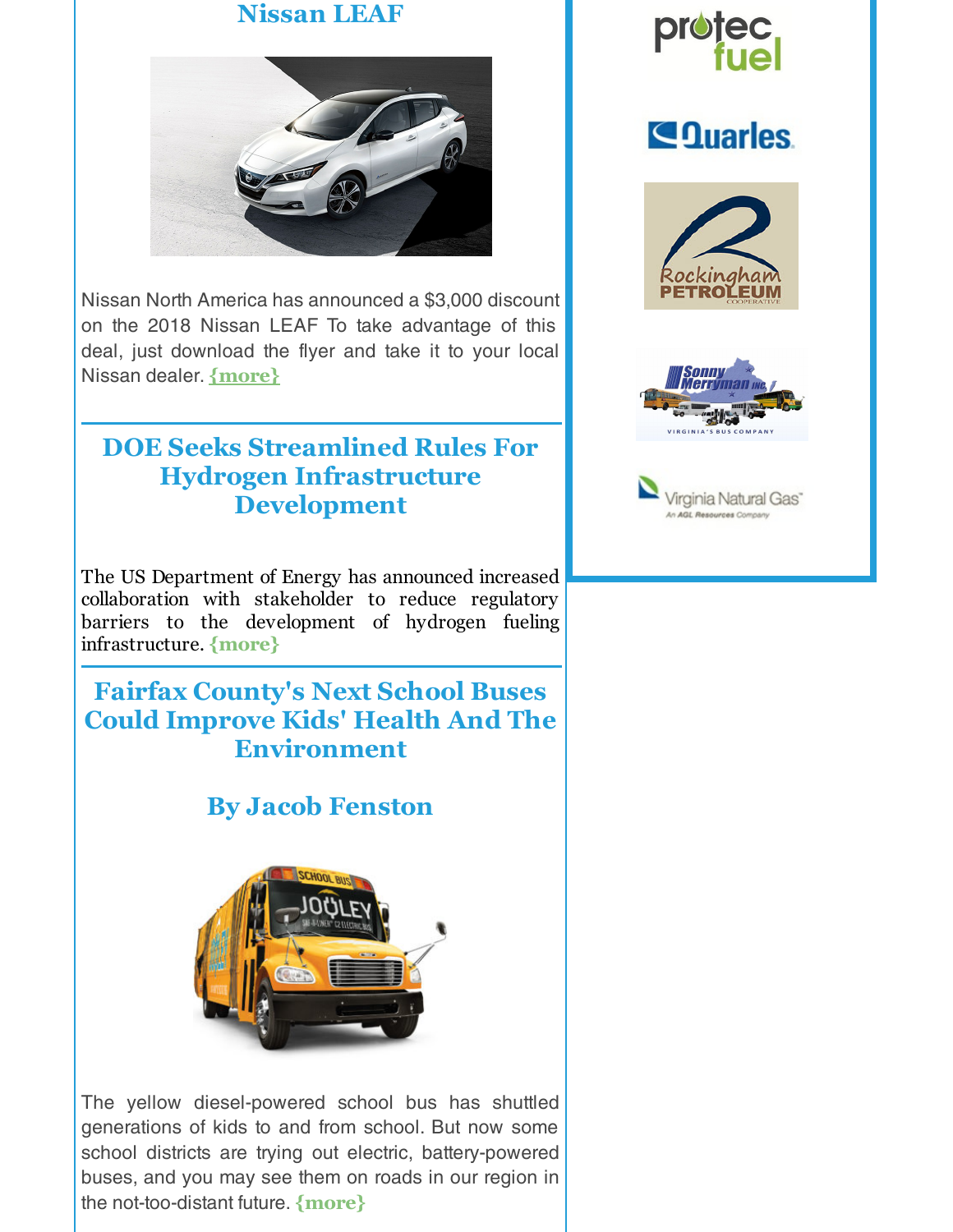# **Why Everyone Should Care About NOx**

\_\_\_\_\_\_\_\_\_\_\_\_\_\_\_\_\_\_\_\_\_\_\_\_\_\_\_\_\_\_\_\_\_\_\_\_\_\_\_

# **By Todd Mouw**

Over the last few years, there has been a lot of discussion about NOx - or nitrogen oxides - and the negative impact it has on many levels within our society. The problem was brought to light in 2014 when West Virginia University released its report on Volkswagen diesel engines that significantly exceeded the allowable threshold for NOx. **[{more}](http://r20.rs6.net/tn.jsp?f=001bAnVMZJ-0gkyKQni_S7hyhDMiJ2fI4suQVWbGnUqH8d_yeM4u0BlbNukudxpbS_d3ZfneQcEiQkzR3rc0_ws9dwAkHQULKZNFtrYzMDhZKN2SZMqssvIjcHLXnJpa16DjH49V2JScFbfWqwFgDNPCzHWTsUMW2aa5LDtohQHaUon4qL60a2FXskVsC2UuF8cCj4efXpc1RUgyS5F8zsNqIR1RIOBXOYhkNlDBEMTj42GxCot9clJtjuzPti7Y9NLnQQ-WqJnVwc_KpL248YfkqmDFr5HfUifkqq0LEnps0W_OObx3OQZ2pPUJ7nmyZKDSC9-CNulApIwJ_odln_VoV4fIoBtv2MRGcxjgenOhTS4aC0CscJJI-S-eDS1V6wY&c=&ch=)**

# **Donate Your Vehicle to VCC and Earn a Tax Deduction!**

**\_\_\_\_\_\_\_\_\_\_\_\_\_\_\_\_\_\_\_\_\_\_\_\_\_\_\_\_\_\_\_\_\_\_\_\_**



Virginia Clean Cities is a certified motor vehicle charity consigner! If you have a vehicle rusting away in your parking lot that you need to be rid of, and want a taxdeduction for it, we'd love to take it off your hands!**[{more}](http://r20.rs6.net/tn.jsp?f=001bAnVMZJ-0gkyKQni_S7hyhDMiJ2fI4suQVWbGnUqH8d_yeM4u0BlbK2QAeiDbAiuHm5JU4D759qXAbSjHZ201fD2i-Q2z0JrPvYcZpvXE-hzTlrsMvgGiooRrwA4KjNuzc31LpqkwAmA8uQ0VKpBOHfmj-kN2QddmQniffN3NwcxVlVi3XmnIgJY2tqWOrlPiIxTKUnb9k7Bh-jcOiq4pI9Kxc-oDpjx0gSlif-W-PLQztBv7UbmYiguv7OslZrrrnPBxKzwhTdg5BXBXxkJBshxa7FfdJS1b4EUAgcKA9ucwzdInJFdDcuuA96rW0LZr31txQqF-tT1xB7dzg15E7HexGN9CkARaaCMirAKKr5kWZGb8uzqMG97RSV3gNF8AyCQgpt8oZSkeWt_lnqw_gzTwqudQ7s5LEQYZ6pW2ylOsntvQQcaYMZRM77tb8Bk&c=&ch=)**

**\_\_\_\_\_\_\_\_\_\_\_\_\_\_\_\_\_\_\_\_\_\_\_\_\_\_\_\_\_\_\_\_\_\_\_\_**

#### **Support VCC with a Monthly Contribution of \$10, \$25 or \$50**

You can now support Virginia Clean Cities with a recurring monthly donation of as little as \$10. Your generous support helps VCC deploy EV charging stations, propane schools buses, and CNG transit vehicles. **[{more}](http://r20.rs6.net/tn.jsp?f=001bAnVMZJ-0gkyKQni_S7hyhDMiJ2fI4suQVWbGnUqH8d_yeM4u0BlbFfNkUXOogdXbsAfsZhcRC9zXEpisc8Mf139twFxRF7ce2rNwJZWw8pxY-vgcyOIbIs2nD6Ya_dpSm5X4PUnFpGNUlfmuSWNnZF7abE95SbnDctCxeP8d6Fau_9A2lkxPId2XaYPajG1D6_bsrlS9MuIHZukwQwTYAm3ClNzy0-zNWqJt3nX0zbO5iPkx7NzhPrMiAjOF6j1p96hJES6-CJ2DkyW-w7Znc0VlflYL42x2dcNcIExcWS-SCk1nzfkoJFq_BbVt5nWVI1zCbvD4jlMdHA89qzgWwZ-QqHLP-CJ9AhTzoPe1jw=&c=&ch=)**

**New and Returning Stakeholders**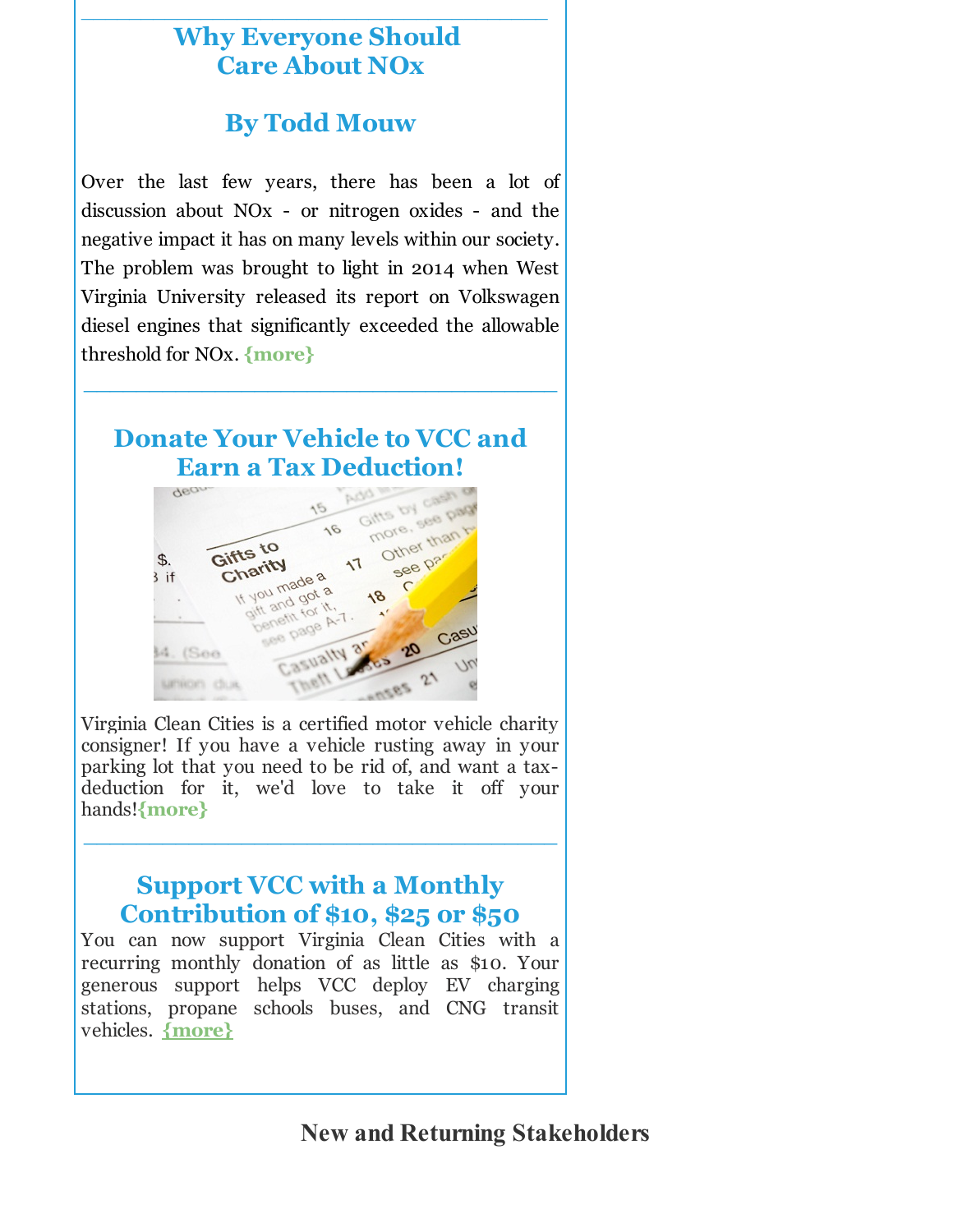







# **Upcoming Events**

**August 22-23, 2018:** Sustainable Fleet Technology Expo Durham, NC

**September 8-15, 2018:** National Drive Electric Week, Various locations throughout VA

**September 19, 2018**: Stakeholder Luncheon, Norfolk Yacht Club, Norfolk, VA

For a full list of upcoming events, please visit [http://www.vacleancities.org/events](http://r20.rs6.net/tn.jsp?f=001bAnVMZJ-0gkyKQni_S7hyhDMiJ2fI4suQVWbGnUqH8d_yeM4u0BlbIEPfxFgSYNzyQMAn75vIICzt9i9RPnQJEjBVGa7AjN3Yp3IFKPfFX3UvgFMuwZfBG9ANmS5jiklo-6UJMTUWAvRqsoFx5o3UeczfLElktSh-mwu4rQZA9I_KjGehhn3eq2OIRXyYcocSCRHI0TKMhKKjXOlMC1qBXLG_Du4hyyF3tCXYMVkd_OK7kv2V8hrICM6jW2yLoQbtMNhMUpWOA99fKcc3mMeASMW-jDH8d39vs55kSPhckkvYPjZuJ6YK7CmieAbRiUzaiCqPkip4KnnQstUino9OCh7PK4CiqnQ&c=&ch=)

Thank you for your support of our organization, and we hope you enjoy this newsletter!

For more information from Virginia Clean Cities, please contact Alleyn Harned at [aharned@vacleancities.org](mailto:aharned@vacleancities.org) or (540) 568-8896.